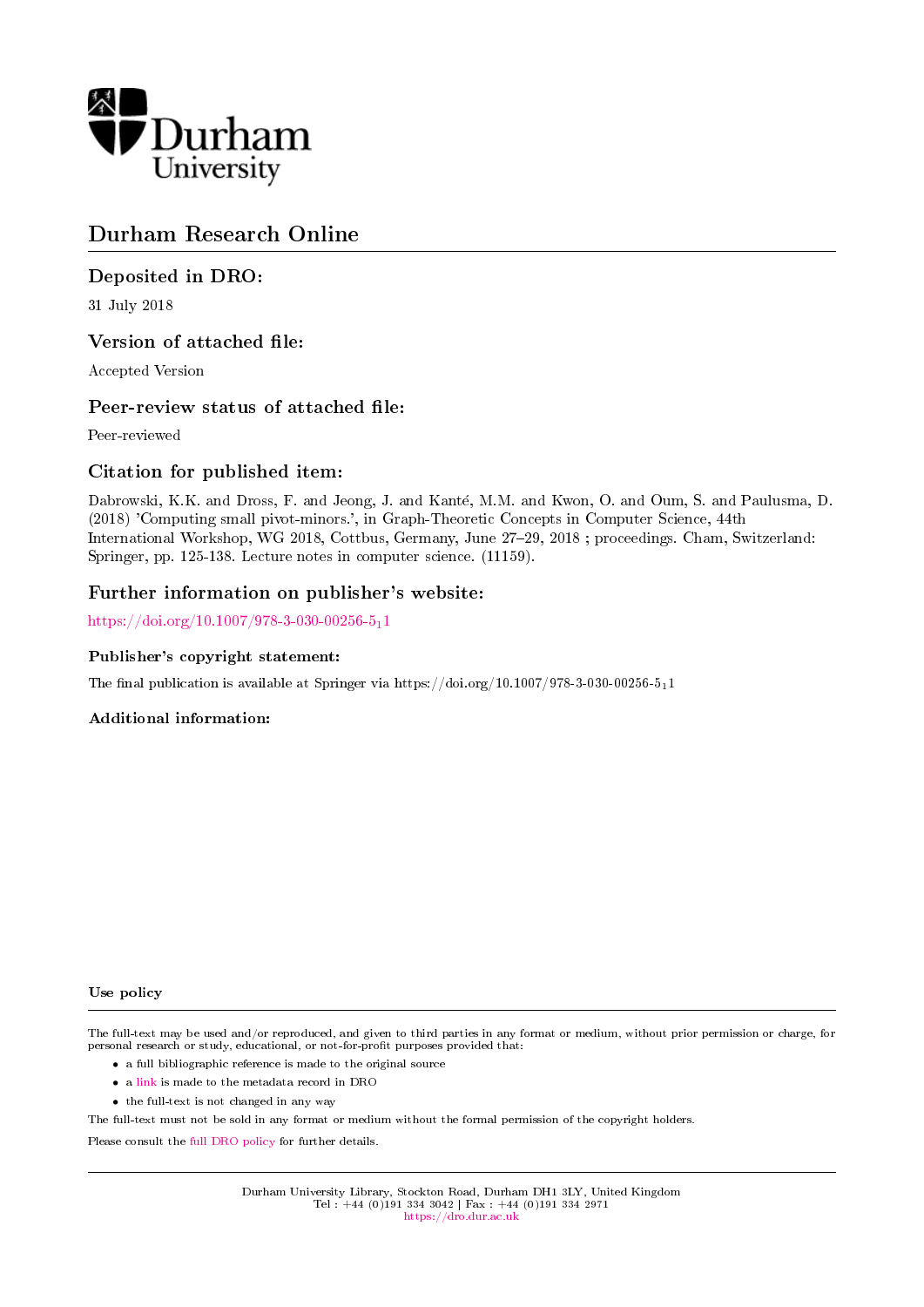# Computing Small Pivot-Minors?

Konrad K. Dabrowski1[0000−0001−9515−6945], François Dross2[0000−0002−0535−9640], Jisu Jeong3[0000−0003−3614−4199], Mamadou Moustapha Kanté4[0000−0003−1838−7744], O-joung Kwon5[0000−0003−1820−1962] , Sang-il Oum<sup>3[0000−0002−6889−7286]</sup>, and Daniël Paulusma<sup>1[0000−0001−5945−9287]</sup>

> <sup>1</sup> Department of Computer Science, Durham University, UK {konrad.dabrowski,daniel.paulusma}@durham.ac.uk <sup>2</sup> LIRMM, CNRS, Université de Montpellier, France

> > francois.dross@lirmm.fr

<sup>3</sup> Department of Mathematical Sciences, KAIST, South Korea jjisu@kaist.ac.kr, sangil@kaist.edu

<sup>4</sup> Université Clermont Auvergne, LIMOS, CNRS, Aubière, France mamadou.kante@uca.fr

<sup>5</sup> Department of Mathematics, Incheon National University, South Korea ojoungkwon@gmail.com

Abstract. A graph  $G$  contains a graph  $H$  as a pivot-minor if  $H$  can be obtained from G by applying a sequence of vertex deletions and edge pivots. Pivot-minors play an important role in the study of rank-width. However, so far, pivot-minors have only been studied from a structural perspective. We initiate a systematic study into their complexity aspects. We first prove that the PIVOT-MINOR problem, which asks if a given graph  $G$  contains a given graph  $H$  as a pivot-minor, is NP-complete. If  $H$ is not part of the input, we denote the problem by  $H$ -PIVOT-MINOR. We give a certifying polynomial-time algorithm for  $H$ -PIVOT-MINOR for every graph H with  $|V(H)| \leq 4$  except when  $H \in \{K_4, C_3 + P_1, 4P_1\},\$ via a structural characterization of  $H$ -pivot-minor-free graphs in terms of a set  $\mathcal{F}_H$  of minimal forbidden induced subgraphs.

### 1 Introduction

Computing whether a graph  $H$  appears as a "pattern" inside some other graph  $G$ is a well-studied problem in the area of structural and algorithmic graph theory.

<sup>?</sup> Kwon is supported by the European Research Council (ERC) under the European Union's Horizon 2020 research and innovation programme (ERC consolidator grant DISTRUCT, agreement No. 648527). Dabrowski and Paulusma are supported by EPSRC  $(EP/K025090/1)$  and the Leverhulme Trust  $(RPG-2016-258)$ . Jeong and Oum are supported by the National Research Foundation of Korea (NRF) grant funded by the Korea government (MSIP) (No. NRF-2017R1A2B4005020). Kanté is supported by French Agency for Research under the GraphEN project (ANR-15-CE-0009). Underlying research data: source code used to prove Propositions [6](#page-8-0) and [10](#page-11-0) can be found at [\[6\]](#page-13-0). This work made use of the NVIDIA CUDA Research Centre cluster facility at Durham University. We thank Stephen Bonner, John Brennan, Ibad Kureshi and Grégoire Payen de La Garanderie for their assistance.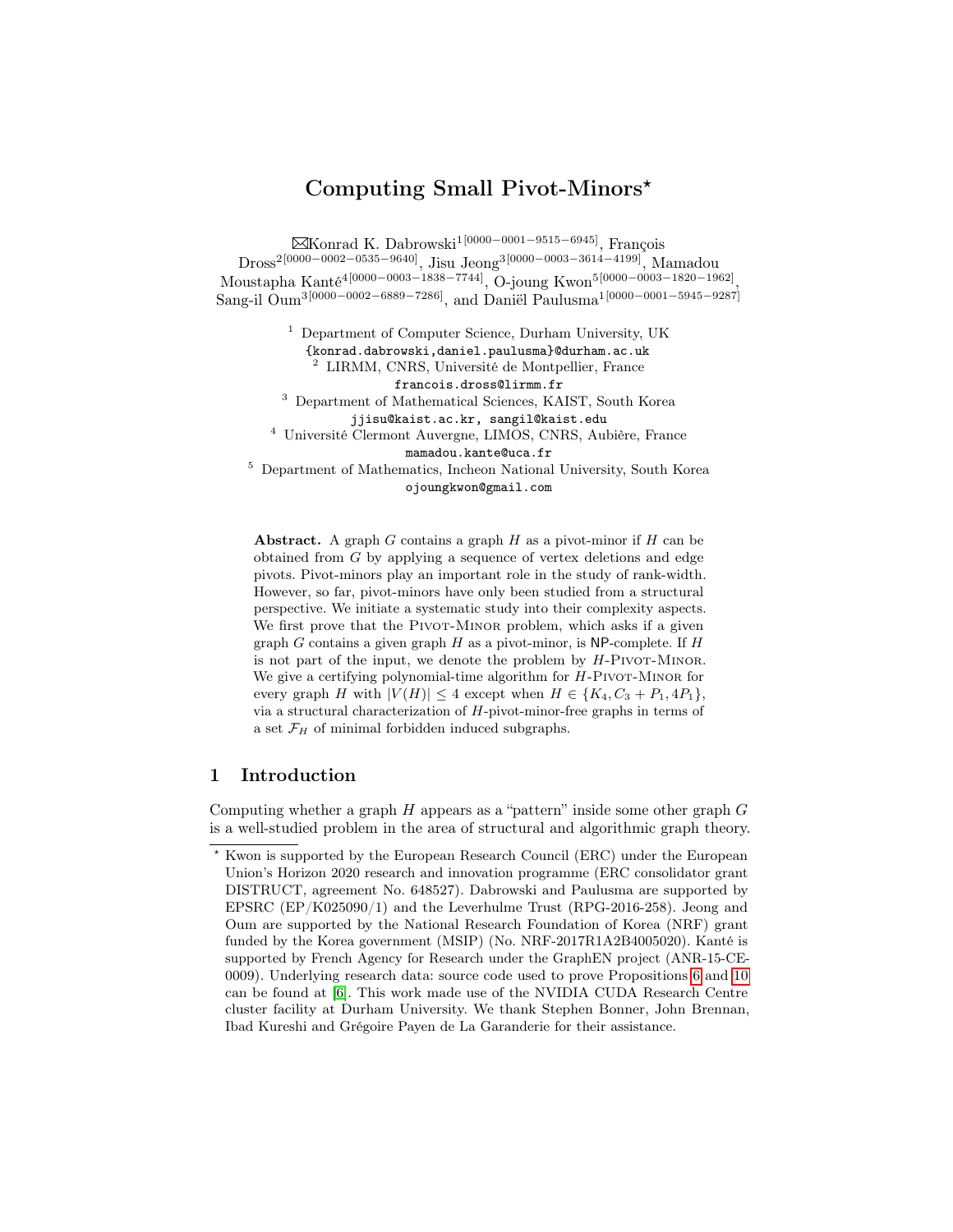The definition of a pattern depends on the set of graph operations that we are allowed to use. For instance, if we can obtain  $H$  from  $G$  via a sequence of vertex deletions, edge deletions and edge contractions, then G contains H as a minor. The MINOR problem is that of testing whether a given graph  $G$  contains a given graph  $H$  as a minor. This problem is known to be NP-complete even if  $G$  and  $H$ are trees of small diameter [\[19\]](#page-13-1). Hence, it is natural to fix the graph  $H$  and let the input consist of only  $G$ . This leads to the  $H$ -MINOR problem, and a celebrated result of Robertson and Seymour [\[28\]](#page-13-2) states that the H-Minor problem can be solved in cubic time for every graph  $H$ . If we only allow vertex deletions and edge contractions, then we obtain the  $H$ -INDUCED MINOR problem. In contrast, this problem can be NP-complete (see [\[9\]](#page-13-3) for an example of a "hard" graph H on 68 vertices). Other well-known containment relations include containing a graph H as a contraction, an induced subgraph, a subdivision, or an (induced) topological minor; see, e.g. [\[3,](#page-12-0)[13,](#page-13-4)[17,](#page-13-5)[18](#page-13-6)[,29\]](#page-13-7) for some complexity results for these relations.

We focus on the pivot-minor containment relation, defined as follows. The local complementation at a vertex  $u$  in a graph  $G$  replaces every edge of the subgraph induced by the neighbours of  $u$  by a non-edge, and vice versa. We denote the resulting graph by  $G * u$ . An *edge pivot* is the operation that takes an edge  $uv$ , first applies a local complementation at  $u$ , then at  $v$ , and then at  $u$ again. We denote the resulting graph by  $G \wedge uv = G * u * v * u$  and note that  $G * u * v * u = G * v * u * v$ , so  $G \wedge uv = G \wedge vu$ . Alternatively, we can define the edge pivot operation as follows. Consider the set  $S_u$  of neighbours of u that are non-adjacent to v, the set  $S_v$  of neighbours of v that are non-adjacent to u and the set  $S_{uv}$  of common neighbours of u and v. Replace every edge between any two vertices in distinct sets from  $\{S_u, S_v, S_{uv}\}$  by a non-edge and vice versa. Then delete every edge between u and  $S_u$  and add every edge between u and  $S_v$ . Similarly, delete every edge between  $v$  and  $S_v$  and add every edge between  $v$ and  $S_u$ . See Fig. [1](#page-2-0) for an example. A graph G contains a graph H as a pivot-minor if G can be modified into (an isomorphic copy of)  $H$  by a sequence of vertex deletions and edge pivots.



<span id="page-2-0"></span>Fig. 1. An example of a graph before and after pivoting an edge.

Pivot-minors were called p-reductions by Bouchet [\[1\]](#page-12-1) and have been studied from a structural perspective, as they form a very suitable tool for working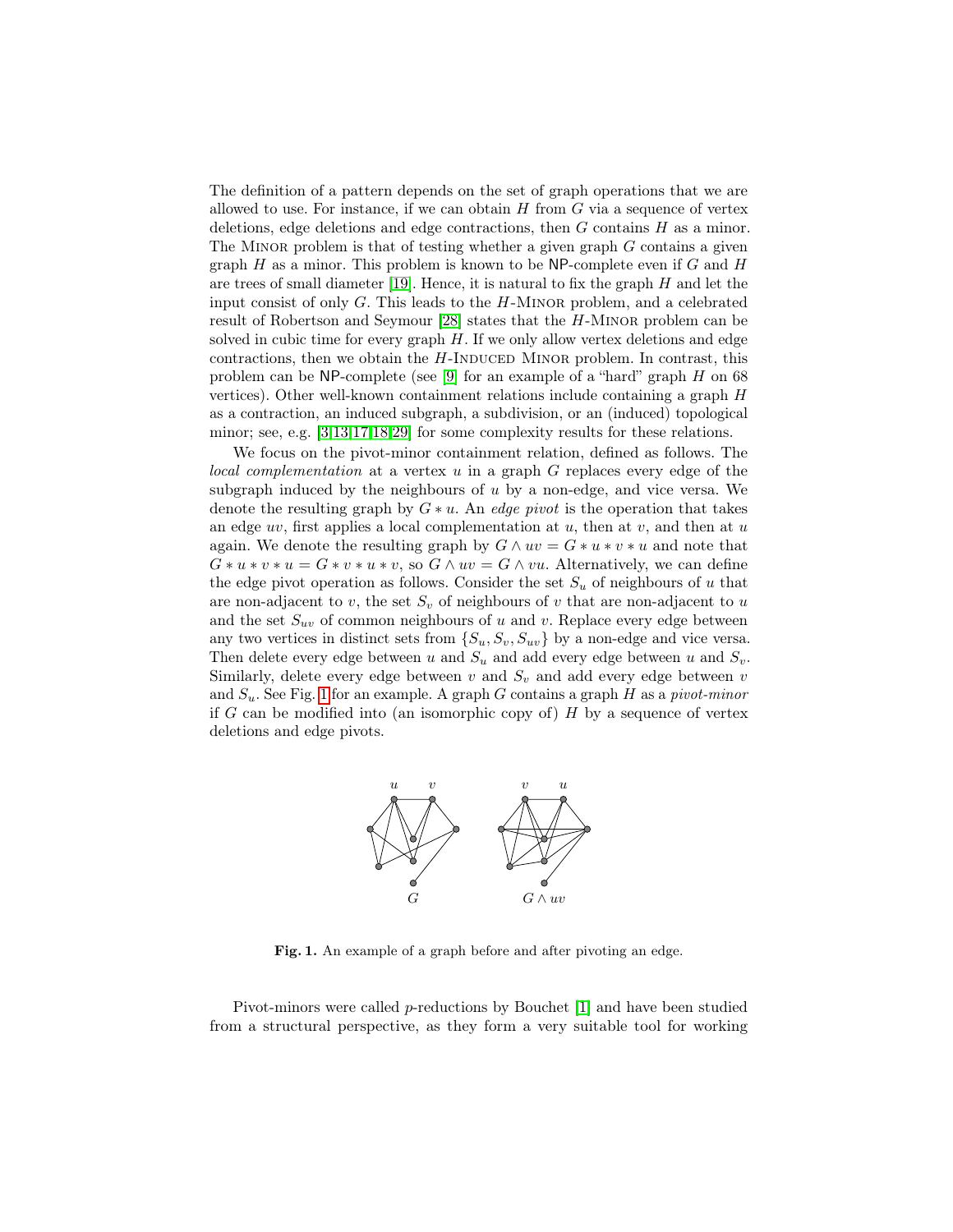with rank-width [\[22,](#page-13-8)[26\]](#page-13-9). Rank-width is a well-known width parameter (see [\[25\]](#page-13-10) for a survey) and pivot-minors play a similar role for rank-width as minors do for treewidth. Oum [\[23\]](#page-13-11) showed that for every positive constant  $k$  the class of graphs of rank-width at most  $k$  is well-quasi-ordered under the pivot-minor relation. Kwon and Oum [\[16\]](#page-13-12) proved that every graph of rank-width at most  $k$ is a pivot-minor of a graph of treewidth at most  $2k$ , and that a graph of linear rank-width at most k is a pivot-minor of a graph of path-width at most  $k + 1$ .

Pivot-minors are closely related to so-called vertex-minors, introduced in the nineties as  $\ell$ -reductions by Bouchet [\[1\]](#page-12-1). A graph G contains a graph H as a vertex-minor if  $G$  can be modified into (an isomorphic copy of)  $H$  by a sequence of vertex deletions and local complementations. Hence, if  $G$  contains  $H$  as a pivot-minor, then  $G$  contains  $H$  as a vertex-minor (but not necessarily vice versa). Bouchet [\[1\]](#page-12-1) characterized circle graphs in terms of forbidden vertex-minors and by using this result, Geelen and Oum [\[12\]](#page-13-13) were able to characterize circle graphs in terms of forbidden pivot-minors. Oum [\[24\]](#page-13-14) conjectured that for each fixed bipartite circle graph  $H$ , every graph  $G$  of sufficiently large rank-width contains  $H$ as a pivot-minor. This conjecture is known to be true when  $G$  is a line graph, a bipartite graph or a circle graph (see [\[24\]](#page-13-14)).

We study pivot-minors from an *algorithmic* perspective, that is, we consider the following research question:

Can we decide if a graph H is a pivot-minor of a graph  $G$  in polynomial time? If both  $G$  and  $H$  are part of the input, then we obtain the following problem:

> PIVOT-MINOR Instance: A pair of graphs G and H. Question: Does G have a pivot-minor isomorphic to  $H$ ?

If  $H$  is not part of the input but fixed, then we obtain the  $H$ -PIVOT-MINOR problem. Question 7 in  $|25|$  asked for the complexity of H-PIVOT-MINOR, which has not been studied so far.

Our Results. We initiate a systematic study into the complexity of computing pivot minors. In Section [2](#page-4-0) we prove that PIVOT-MINOR is NP-complete. Due to this, it is natural to study the computational complexity of  $H$ -PIVOT-MINOR, as proposed in [\[25\]](#page-13-10). To get a handle on this problem, we restrict ourselves to small graphs  $H$ . For every graph  $H$  on at most four vertices except for the complete graph  $K_4$ , the edgeless graph  $4P_1$  and the triangle plus a vertex  $C_3 + P_1$ , we give a certifying algorithm that solves  $H$ -PIVOT-MINOR in polynomial time.

To explain the idea behind our algorithms, we observe that  $H$ -pivot-minorfree graphs, that is, graphs that do not contain  $H$  as a pivot-minor, are closed under vertex deletion. It is well known and readily seen that a class of graphs is closed under vertex deletion if and only if it can be characterized by a (possibly infinite) set of minimal forbidden induced subgraphs. In Section [3,](#page-5-0) for every graph  $H \notin \{K_4, C_3 + P_1, 4P_1\}$  with  $|V(H)| \leq 4$  we determine the set  $\mathcal{F}_H$  of minimal forbidden induced subgraphs. We then test if the input graph  $G$  contains an induced subgraph  $F \in \mathcal{F}_H$ . If not, then G is H-pivot-minor-free. Otherwise, G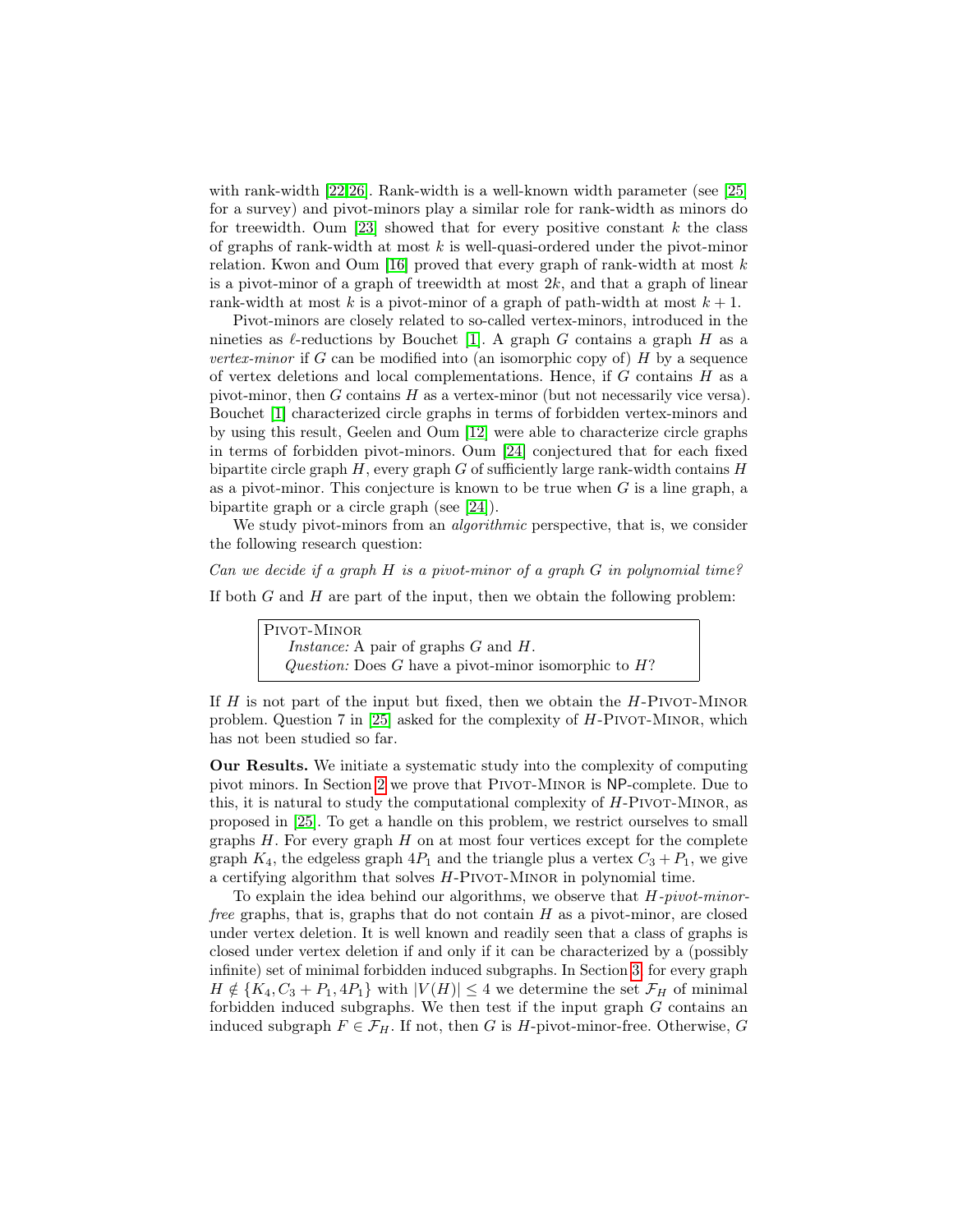contains  $H$  as a pivot-minor. As the graph  $F$  found by our algorithm contains  $H$ as a pivot-minor,  $F$  is a certificate that can be used to verify  $H$ -pivot-minor containment in polynomial time: first delete all vertices of  $G$  not in  $F$  and then apply vertex deletions and edge pivots to obtain  $H$  from  $F$ . See [\[20\]](#page-13-15) for a survey on certifying algorithms.

We discuss the graphs  $K_4, C_3+P_1$  and  $4P_1$  in Section [4.](#page-11-1) Computer experiments show that  $\mathcal{F}_{4P_1}$  contains over 100,000 graphs, so it is likely that  $\mathcal{F}_{4P_1}$  is not finite. We prove that  $\mathcal{F}_{K_4}$  and  $\mathcal{F}_{C_3+P_1}$  each contain infinitely many graphs. In the same section we discuss some further computer experiments and propose a general framework for future research.

### <span id="page-4-0"></span>2 When H Is Part of the Input

We prove that PIVOT-MINOR is NP-complete. We first introduce some terminology and basic results on matroids, which can be found in [\[27\]](#page-13-16). A matroid is a pair  $M = (E, \mathcal{I})$  of a finite set E, called the ground set, and a set  $\mathcal I$  of subsets of E satisfying the following three properties: (i)  $\mathcal{I} \neq \emptyset$ ; (ii) if  $Y \in \mathcal{I}$  and  $X \subseteq Y$ , then  $X \in \mathcal{I}$ ; and (iii) if  $X, Y \in \mathcal{I}$  with  $|Y| = |X| + 1$ , then there exists an element  $y \in Y \setminus X$  such that  $X \cup \{y\} \in \mathcal{I}$ . A set  $X \subseteq E$  is independent in  $M = (E, \mathcal{I})$  if  $X \in \mathcal{I}$ , otherwise X is *dependent*. The *rank* of a subset  $X \subseteq E$  is the size of a largest independent subset of X. The rank of a matroid  $M = (E, \mathcal{I})$  is the rank of E. A base of a matroid is a maximal independent set. A circuit of a matroid is a minimal dependent set. The *dual matroid*  $M^*$  of a matroid  $M = (E, \mathcal{I})$  is a matroid on E such that X is a base of  $M^*$  if and only if  $E \setminus X$  is a base in M. For a subset X of E, we define  $M \setminus X$  to be the matroid  $(E \setminus X, \mathcal{I}')$  such that  $\mathcal{I}' = \{X' \subseteq E \setminus X \mid X' \in \mathcal{I}\}\$ . We define  $M/X = (M^* \setminus X)^*$ . A matroid N is a minor of a matroid M if  $N = (M \setminus X)/Y$  for some disjoint sets X and Y. A matroid  $M = (E, \mathcal{I})$  is binary if there is a matrix over the binary field whose columns are indexed by  $E$  such that  $X$  is independent in  $M$  if and only if the corresponding columns are linearly independent. It is known that the dual matroid of a binary matroid is also binary.

A major example of binary matroids arises from graphs. For a graph  $G =$  $(V, E)$ , let  $\mathcal I$  be the set of subsets X of E such that the subgraph  $(V, X)$  has no cycles. Then  $M(G) = (E, \mathcal{I})$  is a matroid, called the *cycle matroid* of G and such matroids are binary. It is known that circuits of  $M(G)$  are precisely the edge sets of cycles of G and if a graph H is a minor of G, then  $M(H)$  is a minor of  $M(G)$ .

If G is connected and has n vertices and m edges, then  $M(G)$  has rank  $n-1$ because any spanning tree of G has  $n-1$  edges, and  $(M(G))^*$  has rank  $m-n+1$ .

For a binary matroid  $M = (E, \mathcal{I})$ , the fundamental graph of M with respect to a base B is the bipartite graph on E with the bipartition  $(B, E \setminus B)$  such that  $x \in B$ ,  $y \in E \setminus B$  are adjacent if and only if  $(B \setminus \{x\}) \cup \{y\}$  is a base of M. Conversely, for a bipartite graph G with a bipartition  $(A, B)$ , we may define a binary matroid  $\text{Bin}(G, A, B)$  on  $V(G)$  represented by the  $A \times V(G)$  matrix

$$
\begin{array}{cc}\n & A & B \\
A & (I_A & M_{A,B})\n\end{array}
$$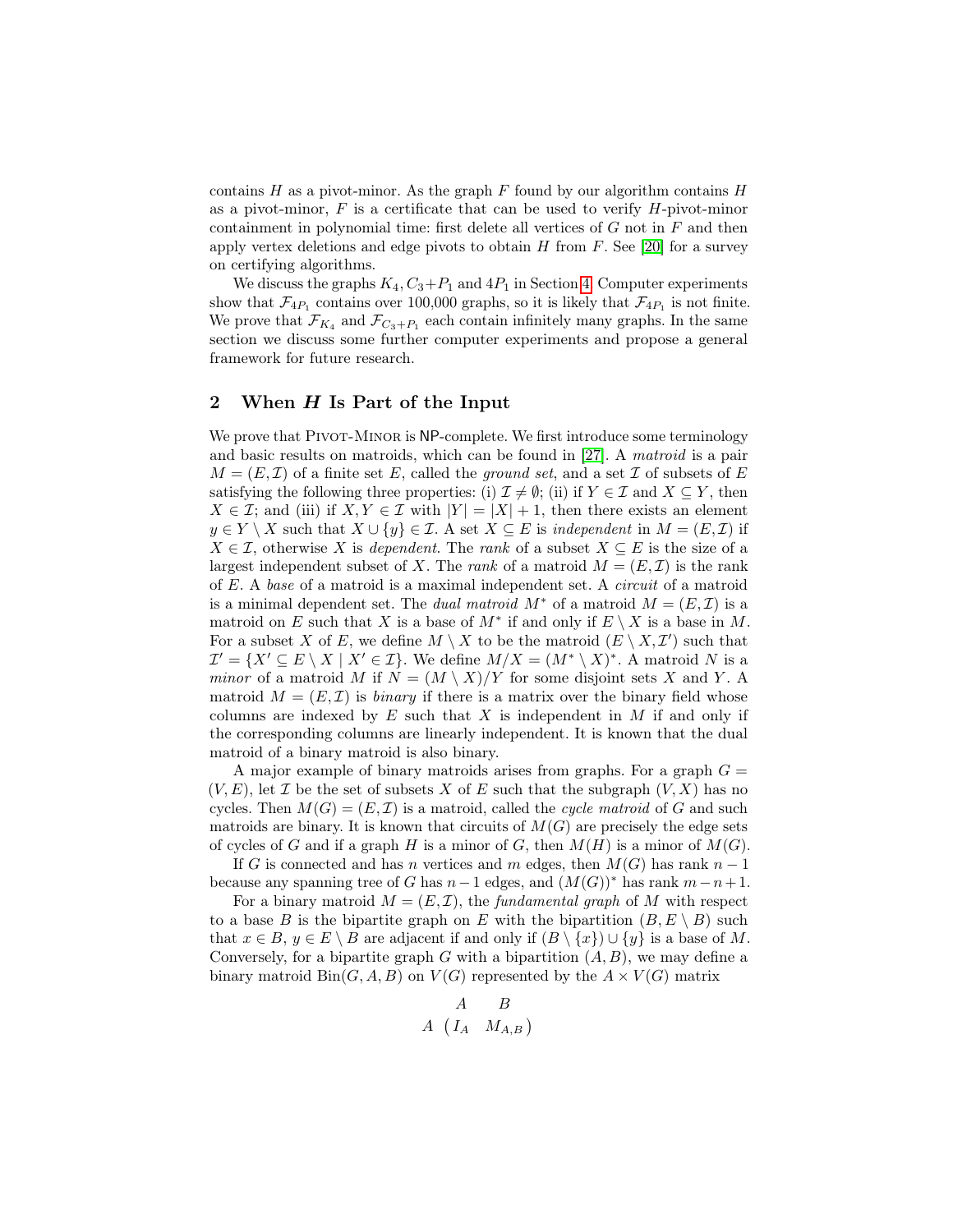over the binary field where  $I_A$  is the  $A \times A$  identity matrix and  $M_{A,B}$  is the  $A \times B$  submatrix of the adjacency matrix of G whose  $(x, y)$ -entry is 1 if and only if x and y are adjacent. We need the following lemma for our  $NP$ -hardness result.

<span id="page-5-1"></span>Lemma 1 ([\[22,](#page-13-8) Corollary 3.6]). The following statements hold:

- (i) Let  $N$ , M be binary matroids, and  $H$ , G be fundamental graphs of N and M respectively. If N is a minor of M, then H is a pivot-minor of  $G$ .
- (ii) Let G be a bipartite graph with bipartition  $A \cup B = V(G)$ . If H is a pivot-minor of G, then there is a bipartition  $A' \cup B' = V(H)$  such that  $Bin(H, A', B')$  is a minor of  $Bin(G, A, B)$ .

Theorem 1. PIVOT-MINOR is NP-complete.

Proof. We reduce from the HAMILTON CYCLE problem, which asks if a graph has a Hamilton cycle. This problem is NP-complete even for 3-regular graphs [\[10\]](#page-13-17). Let  $G = (V, E)$  be a 3-regular graph with n vertices and m edges. We may assume without loss of generality that  $n \geq 5$  and that G is connected. As G is 3-regular,  $2m = 3n$ . Consequently,  $(M(G))^*$  has rank  $m - n + 1 = \frac{1}{2}n + 1$ .

Let T be a spanning tree of G. Let  $G_T$  be the fundamental graph of  $M(G)$ with respect to  $E(T)$ , which can be built in polynomial time. We claim G has a Hamilton cycle if and only if the *n*-vertex star  $K_{1,n-1}$  is a pivot-minor of  $G_T$ .

For the forward direction, suppose  $G$  has a Hamilton cycle  $C$ . Then  $G$ contains C as a minor and thus  $M(G)$  has  $M(C)$  as a minor, and so  $G_T$  has every fundamental graph of  $M(C)$  as a pivot-minor by Lemma [1\(](#page-5-1)i). This proves the forward direction, because every fundamental graph of  $M(C)$  is isomorphic to  $K_{1,n-1}$ .

For the reverse direction, suppose that  $K_{1,n-1}$  is a pivot-minor of  $G_T$ . Then by Lemma [1\(](#page-5-1)ii),  $V(K_{1,n-1})$  has a bipartition  $(A', B')$  such that  $Bin(K_{1,n-1}, A', B')$  is a minor of  $M(G) = \text{Bin}(G_T, A, B)$  for some partition  $(A, B)$  of  $V(G_T)$ . As  $K_{1,n-1}$ is connected, it admits only two possible bipartitions (that is, there is a unique way of partitioning the vertices of  $K_{1,n-1}$  into two independent sets and there are two ways to order the sets). So  $\text{Bin}(K_{1,n-1}, A', B')$  is either  $M(C)$  or its dual  $(M(C))^*$ , where C is the cycle on n vertices. Therefore  $M(C)$  or  $(M(C))^*$  is a minor of  $M(G)$ . Equivalently,  $M(C)$  is a minor of  $M(G)$  or  $(M(G))^*$ . Because the rank of  $M(C)$  is  $n-1$  and the rank of  $(M(G))^*$  is  $\frac{1}{2}n+1 < n-1$  (as  $n \geq 5$ ) we find that  $M(C)$  cannot be a minor of  $(M(G))^*$ . Thus,  $M(C)$  is a minor of  $M(G)$ and therefore  $M(G)$  has a circuit of length at least n. This implies that G has a cycle of length n.  $\Box$ 

#### <span id="page-5-0"></span>3 When H Is Fixed

We give a certifying algorithm for recognizing  $H$ -pivot-minor-free graphs for every graph H on at most four vertices except for the cases where  $H \in$  ${K_4, C_3 + P_1, 4P_1}$  ${K_4, C_3 + P_1, 4P_1}$  ${K_4, C_3 + P_1, 4P_1}$  (see Section 4 for a further discussion on these three graphs). For each such graph  $H$ , we determine the minimal set  $\mathcal{F}_H$  such that a graph  $G$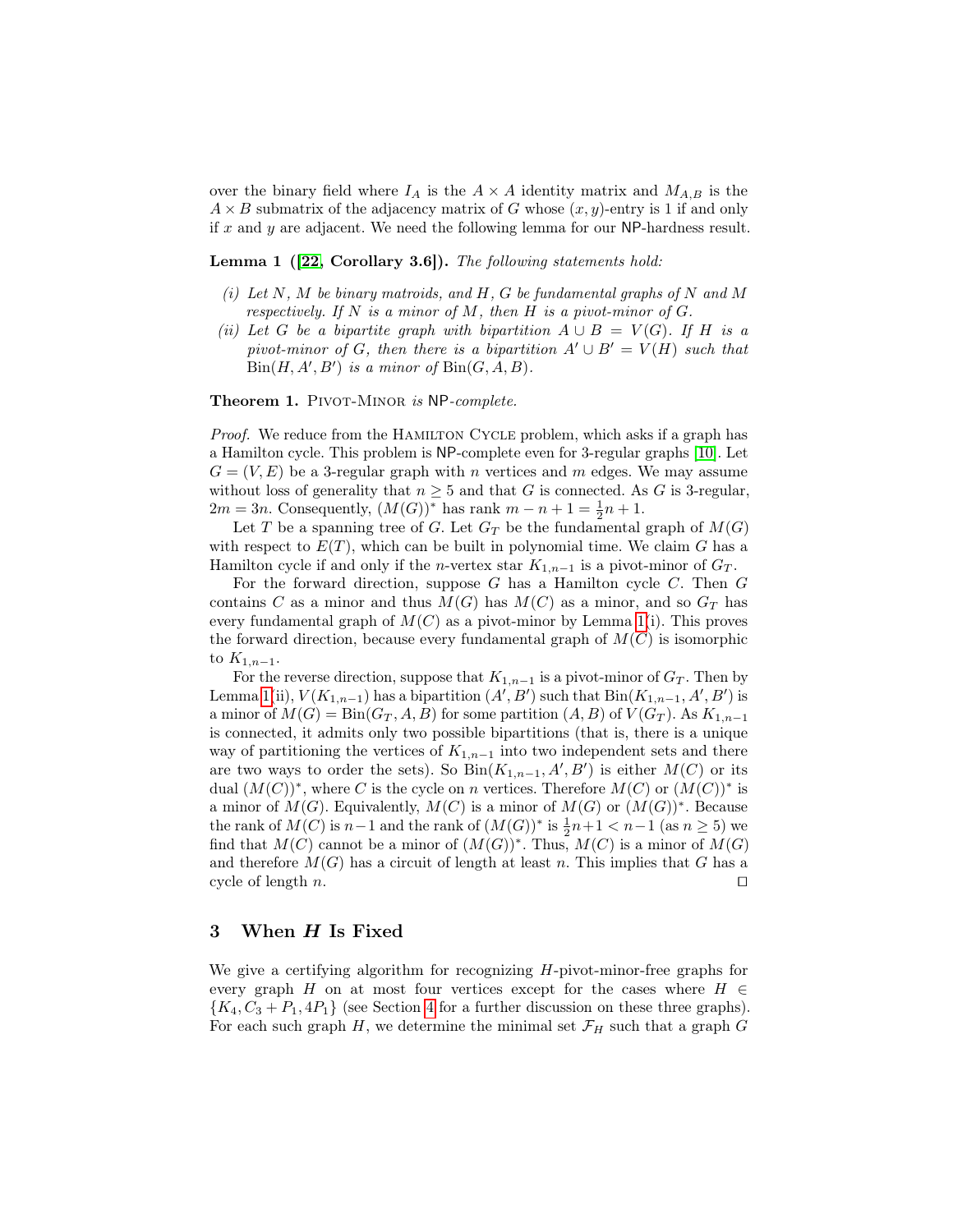contains H as a pivot-minor if and only if G contains an induced subgraph in  $\mathcal{F}_H$ . The cases where  $H \in \{2P_1 + P_2, 2P_2\}$  are too involved to expect a combinatorial proof, so we rely on a computer-based proof for these cases. Of the remaining cases, the ones where  $H$  is not  $3P_1$ -free are more involved than the others. We therefore consider the  $3P_1$ -free cases in Section [3.1](#page-6-0) and the remaining cases in Section [3.2.](#page-8-1)

#### <span id="page-6-0"></span>3.1 When  $H$  Is  $3P_1$ -Free

The graph  $\overline{G} = (V, \{uv \mid uv \notin E(G), u \neq v\})$  is the *complement* of a graph G. A co-component in a graph  $G$  is a maximal set of vertices in  $G$  that induces a connected subgraph in  $\overline{G}$ . The graph  $G_1 + G_2 = (V(G_1) \cup V(G_2), E(G_1) \cup E(G_2))$ is the *disjoint union* of two vertex-disjoint graphs  $G_1$  and  $G_2$ . Recall that  $K_{1,n-1}$ is the star on n vertices. The path and cycle on n vertices are denoted  $P_n$  and  $C_n$ , respectively; the *length* of a path or cycle is the number of edges it contains. The paw, diamond, dart and claw are the graphs  $\overline{P_1 + P_3}$ ,  $\overline{2P_1 + P_2}$ ,  $\overline{P_1 + \text{paw}}$ and  $K_{1,3}$ , respectively (see also Fig. [2\)](#page-6-1). A graph class is *pivot-minor-closed* if it is closed under vertex deletions and edge pivots. A graph G is  $(H_1, \ldots, H_p)$ -free for a set  $\mathcal{H} = \{H_1, \ldots, H_p\}$  of graphs if G has no induced subgraph isomorphic to a graph in H. Let  $H \notin \{K_4, C_3 + P_1\}$  be a  $3P_1$ -free graph with  $|V(H)| \leq 4$ , so  $H \in \{P_1, 2P_1, P_1 + P_2, P_2, 2P_2, P_3, P_4, C_3, C_4, \text{paw}, \text{diamond}\}.$  The cases  $H = P_1$ ,  $H = P_2$  and  $H = 2P_1$  are trivial. We now consider the other cases (we omit the proofs of Propositions [1–](#page-6-2)[3\)](#page-6-3).



<span id="page-6-1"></span>Fig. 2. Graphs referred to in Section [3.](#page-5-0)

<span id="page-6-2"></span>**Proposition 1.** For a graph  $G$ ,  $P_3$  is a pivot-minor of  $G$  if and only if  $P_3$  is an induced subgraph of G.

<span id="page-6-4"></span>**Proposition 2.** For a graph  $G$ ,  $C_3$  is a pivot-minor of  $G$  if and only if an odd cycle is an induced subgraph of  $G$  if and only if  $G$  is not bipartite.

<span id="page-6-3"></span>**Proposition 3.** The following statements are equivalent for every graph  $G$ :

- (i)  $P_1 + P_2$  is a pivot-minor of G.
- (ii)  $P_1 + P_2$ ,  $C_4$  or the diamond is an induced subgraph of G.
- (iii) G is neither a complete graph, an edgeless graph nor a star.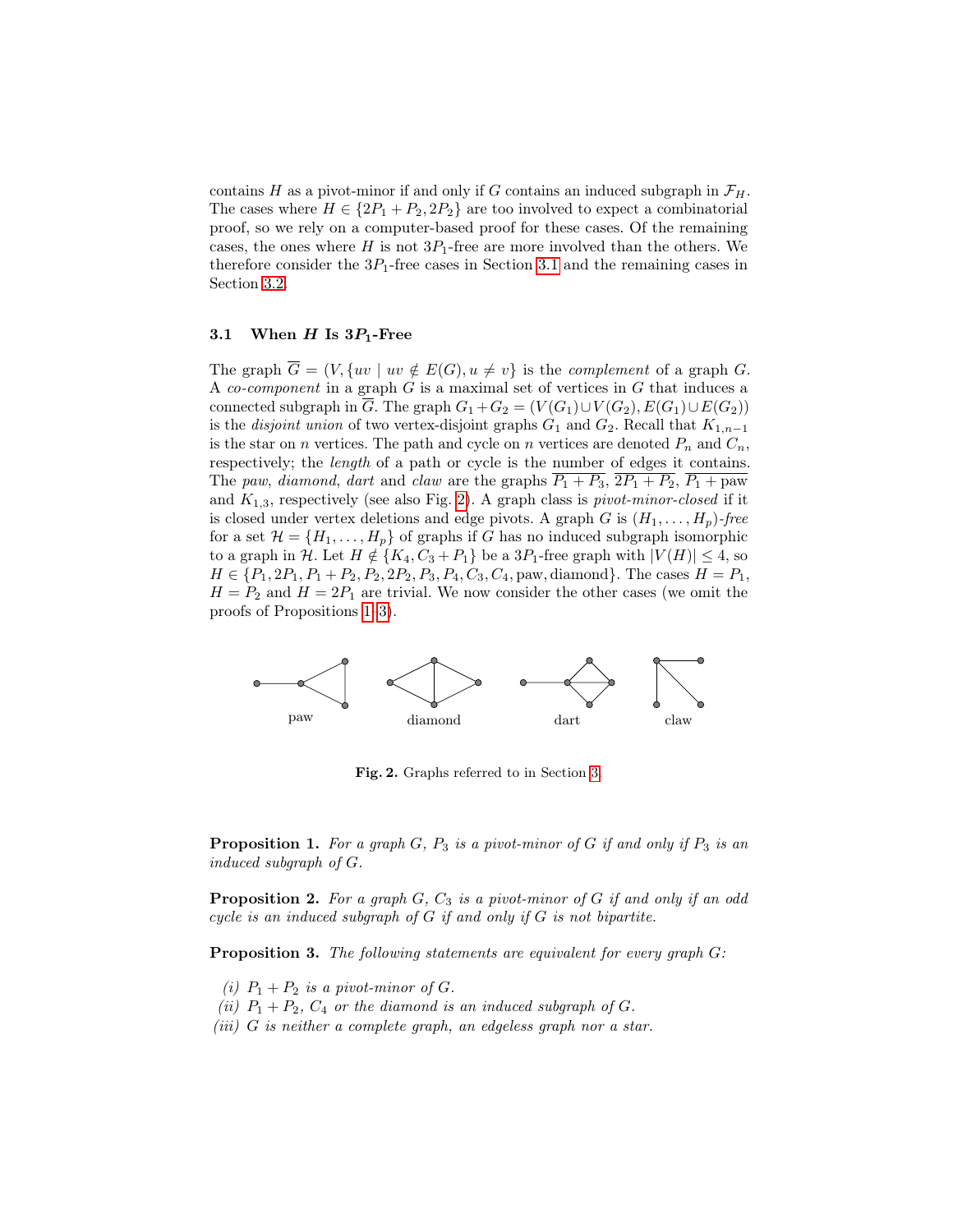A graph is a *clique-star* if it consists of pairwise vertex-disjoint cliques  $K$ ,  $L_1, \ldots, L_p$  for some  $p \geq 0$ , such that every vertex of K is adjacent to every vertex of  $L_1 \cup \cdots \cup L_p$  and there is no edge between any two distinct cliques  $L_i$ and  $L_j$ . Note that we may assume that  $p \neq 1$ , as if  $p = 1$  then the clique-star is a complete graph, in which case we can set  $p = 0$ . We need the following lemma (we omit the proof).

<span id="page-7-0"></span>Lemma 2. The class of clique-stars is pivot-minor-closed.

<span id="page-7-1"></span>Proposition 4. The following statements are equivalent for every graph  $G$ .

- (i)  $P_4$  is a pivot-minor of G.
- (ii)  $C_4$  is a pivot-minor of  $G$ .
- (iii)  $P_4$ ,  $C_4$  or the dart is an induced subgraph of G.
- $(iv)$  G has a component that is not a clique-star.

*Proof.* Both the  $P_4$  and  $C_4$  can be obtained from each other by pivoting one edge and so (i) and (ii) are equivalent. Pivoting an edge incident to a vertex of degree 2 and a vertex of degree 3 in the dart yields a bull (see Fig. [3\)](#page-9-0), which contains  $P_4$ as an induced subgraph. Therefore the dart contains  $P_4$  as a pivot-minor, so (iii) implies (i) and (ii). As  $P_4$ ,  $C_4$  and the dart are not clique-stars, (iii) implies (iv). Lemma [2](#page-7-0) implies that the class of graphs all of whose components are clique-stars is pivot-minor-closed, hence (i) and (ii) imply (iv).

It remains to prove that (iv) implies (iii). Suppose that  $G$  has a component  $D$ that is not a clique-star. Also assume that G is  $(P_4, C_4)$ -free. It is well known that the complement of a connected  $P_4$ -free graph on at least two vertices is disconnected [\[4\]](#page-12-2). Hence we can partition  $V(D)$  into two sets A and B, such that every vertex of  $A$  is adjacent to every vertex of  $B$ . Moreover, as  $D$  is not a complete graph, we may assume that  $B$  is not a clique. If  $A$  is not a clique either, then two non-adjacent vertices of A, together with two non-adjacent vertices of B, form an induced  $C_4$ , a contradiction. Hence A is a clique. We may assume that A is chosen to be maximal subject to the condition that every vertex of A is adjacent to every vertex of  $B$  and  $B$  contains two non-adjacent vertices.

Suppose B induces a connected subgraph. Then, since  $G[B]$  is  $P_4$ -free, connected, and contains at least two vertices, we can partition  $B$  into two non-empty sets  $B_1$  and  $B_2$  such that every vertex of  $B_1$  is adjacent to every vertex of  $B_2$ . As  $B$  is not a clique, this means that at least one of  $B_1$  and  $B_2$ , say  $B_2$ , is not a clique. Then, by the same argument as before,  $B_1$  must be a clique. This implies that every vertex of  $B_1$  is adjacent to every other vertex of  $B_1$  and to every vertex of  $B_2$ . However, this contradicts the maximality of  $A$ , as we could have chosen  $A \cup B_1$  instead. Hence B does not induce a connected subgraph of D.

Let  $J_1, \ldots, J_r$  be the components of  $D[B]$  for some  $r \geq 2$ . Since D is not a clique-star, one of  $J_1, \ldots, J_r$ , say  $J_1$ , is not complete. If follows that  $J_1$  contains an induced  $P_3$ , say on vertices  $u, v, w$ . Then  $u, v, w$ , together with a vertex of A and a vertex of  $J_2$ , induce a dart.  $\square$ 

<span id="page-7-2"></span>Proposition 5. The following statements are equivalent for every graph G.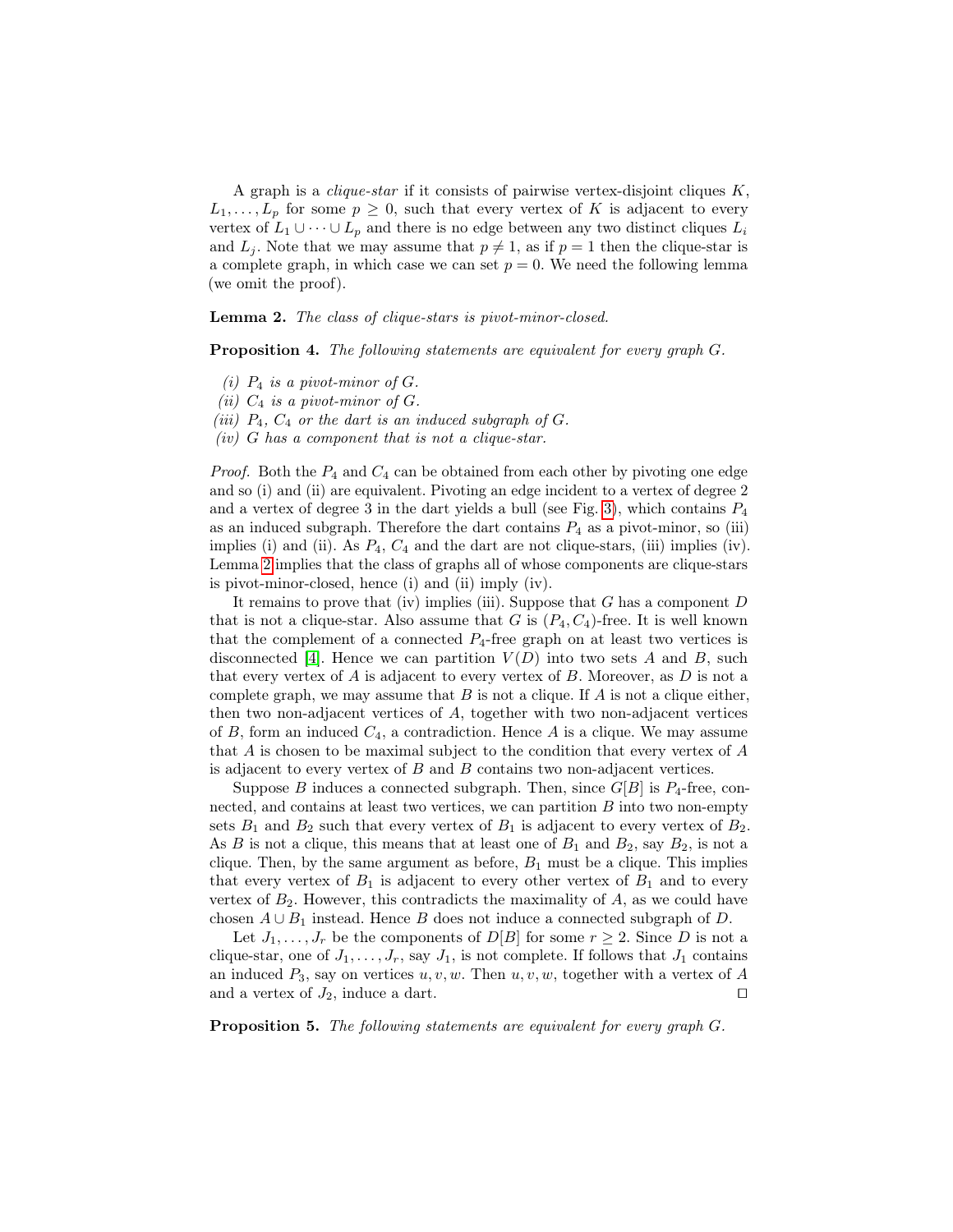- (i) The paw is a pivot-minor of  $G$ .
- (*ii*) The diamond is a pivot-minor of  $G$ .
- (iii) The paw, the diamond or an odd cycle of length at least 5 is an induced subgraph of G.
- $(iv)$  G has a component that is neither bipartite nor complete.

Proof. By pivoting one edge, the diamond can be obtained from the paw and so (i) and (ii) are equivalent. Since every odd cycle on at least five vertices contains the paw as a pivot-minor, (iii) implies (i) and (ii). As the classes of complete graphs and bipartite graphs are pivot-minor-closed, (i) and (ii) imply (iv).

To prove that (iv) implies (iii), suppose (iii) is false. Let  $D$  be a component of G. We claim that D is bipartite or complete. If not,  $C_3$  is a proper induced subgraph of D. Let K be a maximal clique of D containing the vertices of a  $C_3$ . As D is not complete and K is maximal, there is a vertex  $u \in V(D) \setminus K$  that has both a neighbour and a non-neighbour in  $K$ . Since  $K$  is a clique of size at least 3, D contains the paw or diamond as an induced subgraph, a contradiction.  $\square$ 

<span id="page-8-0"></span>We proved the next proposition by computer (see [\[6\]](#page-13-0) for source code).

#### **Proposition 6 (proved by computer).** The set  $\mathcal{F}_{2P_2}$  has size 9.

A sequence S of vertex deletions and edge pivots is an H-pivot-minor-sequence of a graph  $G$  if  $H$  can be obtained from  $G$  after applying the operations of  $S$ .

<span id="page-8-2"></span>**Theorem 2.** For  $H \in \{P_1, 2P_1, P_2, P_1 + P_2, P_3, C_3, 2P_2, P_4, C_4, paw, diamond\}$ there is a polynomial-time algorithm for  $H$ -PIVOT-MINOR that gives an  $H$ -pivotminor-sequence (if one exists).

*Proof.* The cases when  $H \in \{P_1, 2P_1, P_2\}$  are trivial. By Propositions [1,](#page-6-2) [3,](#page-6-3) [4](#page-7-1) and [6,](#page-8-0) the set  $\mathcal{F}_H$  of minimal obstructions is finite if  $H \in \{P_3, P_1 + P_2, P_4, C_4, 2P_2\}.$ If  $H = C_3$ , by Proposition [2,](#page-6-4) we need to find an odd cycle F, which we do in polynomial time by testing bipartiteness. If  $H \in \{paw, diamond\}$ , then we use condition (iv) in Proposition [5](#page-7-2) to decide if a graph has  $H$  as a pivot-minor; this allows us to find a forbidden induced subgraph  $F$  efficiently by using the argument in its proof. Then the theorem follows, as in polynomial time we can find the vertex deletions and edge pivots that modify F into H.  $\Box$ 

#### <span id="page-8-1"></span>3.2 When  $H$  Is Not  $3P_1$ -Free

We now consider the cases where  $H \in \{3P_1, 2P_1 + P_2, P_1 + P_3, \text{claw}\}\.$  The bull is the graph obtained from  $P_5$  by adding an edge between the second vertex and the fourth vertex. The graph  $W_4$  is obtained from  $C_4$  by adding one vertex adjacent to all vertices of  $C_4$ . The graph  $BW_3$  is the bipartite graph on seven vertices obtained from  $C_6$  by adding one vertex adjacent to three pairwise non-adjacent vertices of the cycle. We will work with the complement of  $BW_3$ , denoted by  $\overline{BW_3}$ . See Fig. [3](#page-9-0) for pictures of the bull,  $W_4$  and  $\overline{BW_3}$ .

We write  $G/v$  to denote  $(G \wedge zv) - v$  if a vertex v has a neighbour z and  $G-v$ if v is isolated. Two graphs are *pivot-equivalent* if they can be obtained from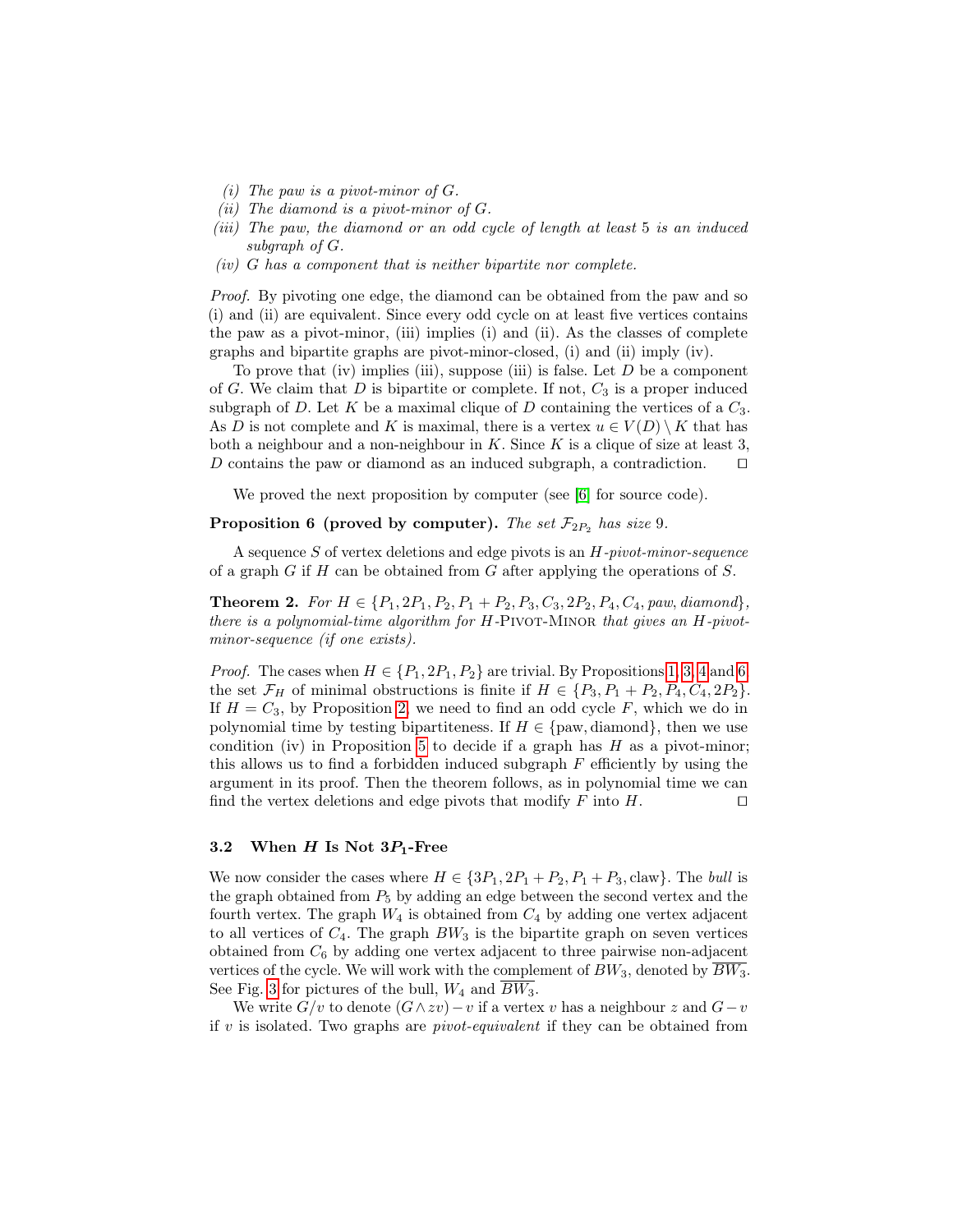

<span id="page-9-0"></span>Fig. 3. Forbidden graphs from Section [3.2.](#page-8-1)

each other by a sequence of edge pivots. For two distinct neighbours  $x, y$  of  $v$ , because  $(G \wedge xv) - v = (G \wedge yv \wedge xy) - v = (G \wedge yv - v) \wedge xy$ , we find that  $(G \wedge xv) - v$  is pivot-equivalent to  $(G \wedge yv) - v$  and thus the choice of neighbour of v does not change the pivot-equivalence of graphs  $G/v$ . We need two lemmas (we omit the proofs). Lemma [4](#page-9-1) holds in the context of binary delta-matroids or matrix pivots (see [\[2](#page-12-3)[,24\]](#page-13-14)) and its proof is inspired by the analogous proof for vertex-minors in [\[12\]](#page-13-13).

**Lemma 3.** Let v, x, y be distinct vertices of a graph G. If  $xy \in E(G)$ , then  $(G \wedge xy) - v$  is pivot-equivalent to  $G - v$  and  $(G \wedge xy)/v$  is pivot-equivalent to  $G/v$ .

<span id="page-9-1"></span>**Lemma 4.** If a graph H is a pivot-minor of a graph G and  $v \in V(G) \setminus V(H)$ , then H is a pivot-minor of  $G-v$  or  $(G \wedge vw)-v$  for some neighbour w of v in G.

The proofs for the cases where  $H \in \{P_1 + P_3, \text{claw}\}\)$  rely on the proof for the  $H = 3P_1$  case. Our proof for the  $H = 3P_1$  case focuses on showing that if a graph G contains  $3P_1$  as a pivot-minor, then G contains a graph from  $\{3P_1, W_4, \overline{BW_3}\}$  as an induced subgraph. We will do this by induction on  $|V(G)|$ . Since  $3P_1$  is edgeless, we cannot pivot any edge in it. Therefore, the above claim holds if  $|V(G)| \leq 3$ , and so we may assume that  $|V(G)| \geq 4$ . If G has a pivotminor isomorphic to  $3P_1$ , then by Lemma [4,](#page-9-1) there is a vertex  $v \in V(G)$  such that  $G-v$  or  $G/v$  contains a pivot-minor isomorphic to  $3P_1$  for some neighbour w of v. Clearly, if  $G - v$  contains  $3P_1$ ,  $W_4$  or  $BW_3$  as an induced subgraph then G also contains this graph as an induced subgraph. Therefore, by the induction hypothesis, we may assume that  $G/v$  contains  $3P_1$  as a pivot-minor. Lemmas [5,](#page-9-2) [6](#page-9-3) and [7,](#page-9-4) we show that if  $G/v$  contains an induced subgraph isomorphic to  $3P_1$ ,  $W_4$ or  $BW_3$ , then G contains an induced subgraph in  $\{3P_1, W_4, BW_3\}$ ; these lemmas (we omit the proofs) will form the main steps in our induction.

<span id="page-9-2"></span>**Lemma 5.** Let vw be an edge of a graph G. If  $(G \wedge vw) - v$  contains  $3P_1$  as an induced subgraph, then G contains  $3P_1$  or  $W_4$  as an induced subgraph.

<span id="page-9-3"></span>**Lemma 6.** Let vw be an edge of a graph G. If  $G \wedge vw$  contains  $W_4$  as an induced subgraph, then G contains  $3P_1$ ,  $W_4$  or  $\overline{BW_3}$  as an induced subgraph.

<span id="page-9-4"></span>**Lemma 7.** Let G be a graph containing an edge vw. If  $G \wedge v$  contains  $\overline{BW_3}$  as an induced subgraph, then G contains  $3P_1$ ,  $W_4$  or  $\overline{BW_3}$  as an induced subgraph.

<span id="page-9-5"></span>**Proposition 7.** A graph  $G$  contains  $3P_1$  as a pivot-minor if and only if  $G$ contains a graph from  $\{3P_1, W_4, \overline{BW_3}\}$  as an induced subgraph.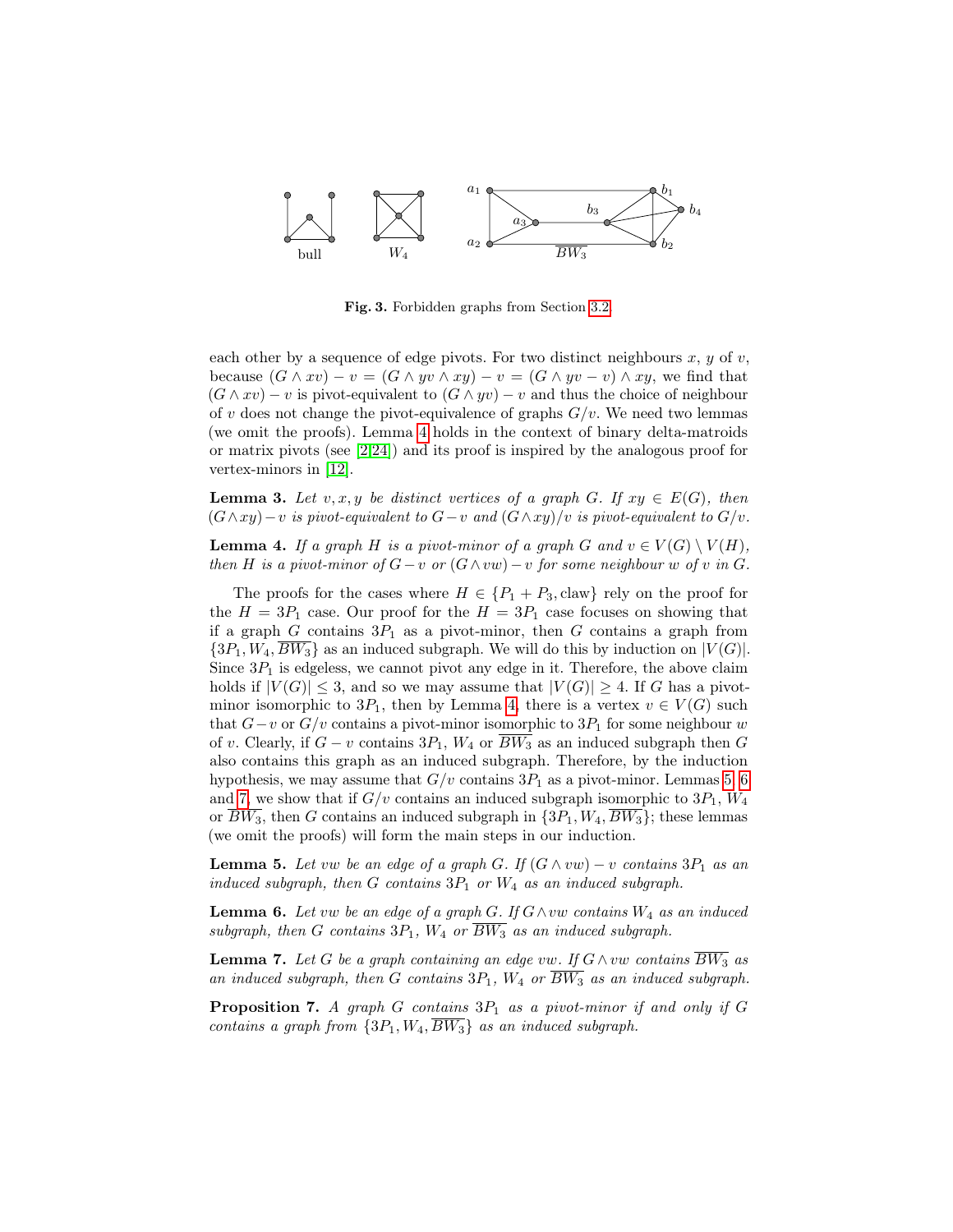*Proof.* We first prove the "if" part. Suppose G contains a graph  $H \in \{3P_1,$  $W_4, BW_3$  as an induced subgraph. If  $H = W_4$ , then by pivoting an edge incident to the vertex of degree 4 we obtain a graph which contains  $3P_1$  as an induced subgraph. If  $H = \overline{BW_3}$ , then let  $U_1 = \{a_1, a_2, a_3\}$  and  $U_2 = \{b_1, b_2, b_3, b_4\}$  be the two cliques of H and  $a_i b_i \in E(H)$  for  $i = 1, 2, 3$ . By pivoting an edge  $a_1 b_1$ , we obtain a subgraph induced by  $\{a_2, a_3, b_2, b_3, b_4\}$  that is isomorphic to  $W_4$ .

Next, we prove the "only if" part. Suppose  $G$  contains  $3P_1$  as a pivot-minor. We use induction on  $|V(G)| = n$  to prove that G contains a graph from  $\{3P_1, W_4, \overline{BW_3}\}$ as an induced subgraph. We may assume that  $n \geq 4$ .

As  $n \geq 4 > |V(3P_1)|$  $n \geq 4 > |V(3P_1)|$  $n \geq 4 > |V(3P_1)|$ , Lemma 4 implies that there is a vertex  $v \in V(G)$ such that  $G - v$  or  $(G \wedge vw) - v$ , for some neighbour w of v, contains  $3P_1$  as a pivot-minor. If  $G - v$  contains  $3P_1$  as a pivot-minor, then by the induction hypothesis,  $G - v$  contains an induced subgraph in  $\{3P_1, W_4, \overline{BW_3}\}\,$  hence so does G. Now we assume that  $(G \wedge vw) - v$ , for some neighbour w of v, contains  $3P_1$ as a pivot-minor. By the induction hypothesis,  $(G \wedge vw) - v$  contains  $3P_1$ ,  $W_4$ or  $\overline{BW_3}$  as an induced subgraph. Applying Lemmas [5,](#page-9-2) [6](#page-9-3) and [7,](#page-9-4) respectively, we find that G contains an induced graph in  $\{3P_1, W_4, \overline{BW_3}\}$ .

Proposition 8. The following statements are equivalent for every graph G.

- (i)  $P_1 + P_3$  is a pivot-minor of G.
- (ii)  $P_1 + P_3$ ,  $K_{2,3}$ ,  $W_4$  or  $\overline{BW_3}$  is an induced subgraph of G.
- (iii) G contains  $3P_1$  as a pivot minor and G is not a clique-star.

*Proof.* It is easy to verify that  $K_{2,3}$ ,  $W_4$  and  $\overline{BW_3}$  contain  $P_1 + P_3$  as a pivotminor. Therefore (ii) implies (i). To prove that (i) implies (iii), suppose that  $G$ contains  $P_1 + P_3$  as a pivot-minor. Since  $3P_1$  is a pivot-minor of  $P_1 + P_3$ , it follows that G contains  $3P_1$  as a pivot-minor. It is easy to verify that all clique-stars are  $(P_1 + P_3)$ -free. Since the class of clique-stars is pivot-minor-closed by Lemma [2,](#page-7-0) it follows that all clique-stars are  $(P_1 + P_3)$ -pivot-minor-free. Hence G is not a clique-star. Therefore (i) implies (iii).

It remains to show that (iii) implies (ii). Suppose (ii) does not hold, that is, G is  $(P_1 + P_3, K_{2,3}, W_4, \overline{BW_3})$ -free. A graph is  $\overline{P_1 + P_3}$ -free if and only if every component of it is either complete multipartite or  $C_3$ -free [\[21\]](#page-13-18). Hence, as G is  $(P_1 + P_3)$ -free, every co-component of G is either a disjoint union of cliques or  $3P_1$ -free. If every co-component of G is  $3P_1$ -free, then since co-components are complete to each other, it follows that G is  $3P_1$ -free. Then G is  $(3P_1, W_4, \overline{BW_3})$ -free. Then, by Proposition [7,](#page-9-5) G is  $3P_1$ -pivot-minor-free. Assume that G has a co-component D that contains an induced  $3P_1$ . Then D is a disjoint union of (at least three) cliques. As G is  $K_{2,3}$ -free, every other co-component of G is  $2P_1$ -free, in which case it consists of a single vertex. Therefore the vertices in all the other co-components of G form a dominating clique. Hence G is a clique-star.  $\square$ 

For  $H = \text{claw}$ , we need a lemma (we omit the proof) that allows us to focus on connected graphs.

<span id="page-10-0"></span>**Lemma 8.** A graph G is (bull, claw,  $P_5$ )-free if and only if every component of G is  $3P_1$ -free.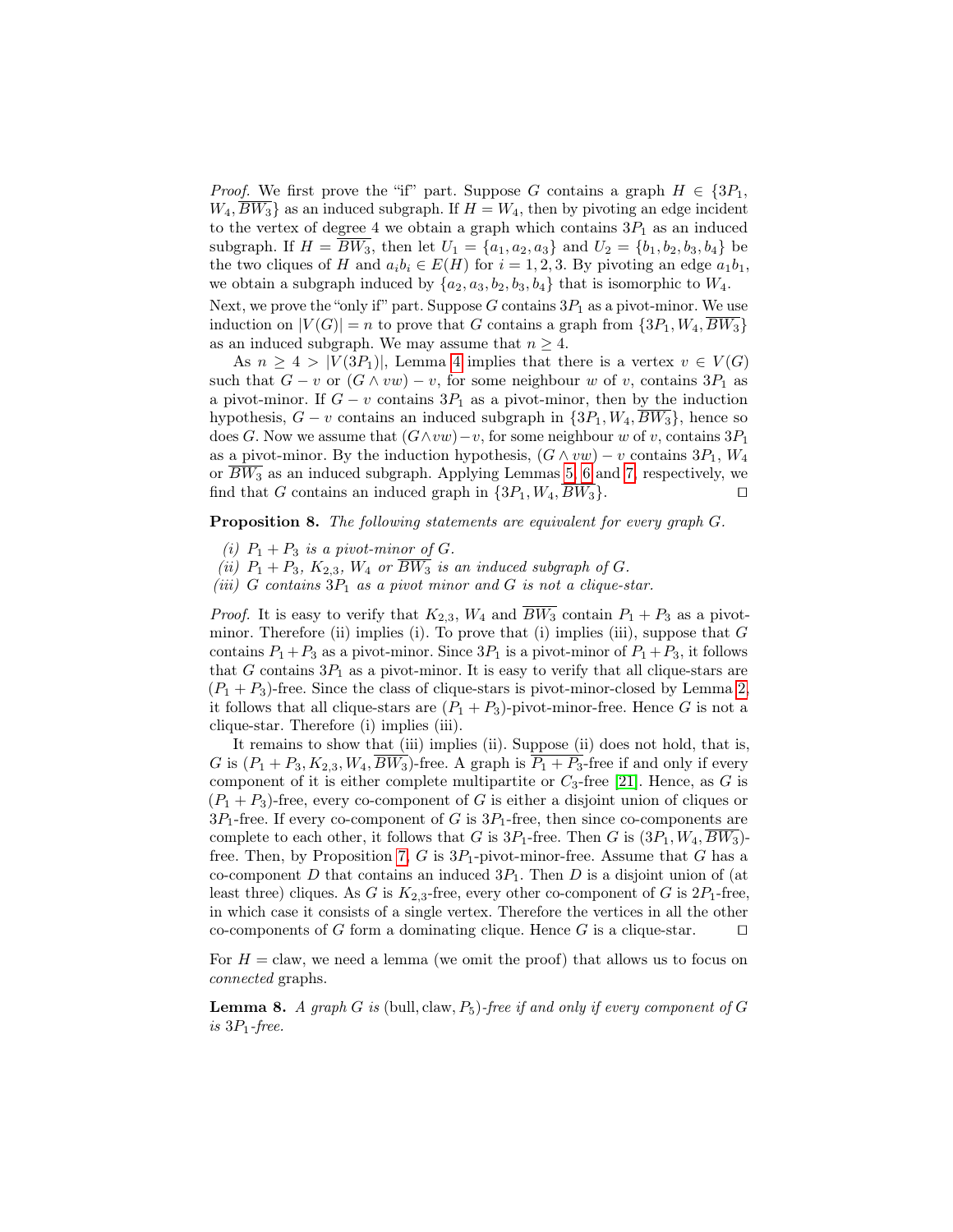Combining Lemma [8](#page-10-0) with Proposition [7,](#page-9-5) it is easy to prove the following (we omit the proof).

**Proposition 9.** A graph G contains the claw as a pivot-minor if and only if  $G$ contains a graph from  $\{claw, P_5, \text{bull}, W_4, \overline{BW_3}\}$  as an induced subgraph.

We proved the next proposition by computer (see [\[6\]](#page-13-0) for source code).

<span id="page-11-0"></span>**Proposition 10 (proved by computer).** The set  $\mathcal{F}_{2P_1+P_2}$  has size 19.

In the same way as for Theorem [2](#page-8-2) we use Propositions [7–](#page-9-5)[10](#page-11-0) to prove:

**Theorem 3.** For  $H \in \{3P_1, 2P_1 + P_2, P_1 + P_3, \text{claw}\}\text{, there is a polynomial-time}$ algorithm for H-Pivot-Minor that gives an H-pivot-minor-sequence (if one exists).

#### <span id="page-11-1"></span>4 Future Work

We aim to continue determining the complexity of  $H$ -PIVOT-MINOR. We do not know yet if there is a graph  $H$  for which  $H$ -PIVOT-MINOR is NP-complete. Our current technique for proving polynomial-time solvability is to find the set  $\mathcal{F}_H$  of minimal forbidden induced subgraphs or a structural characterization verifiable in polynomial time. Our research led to the following framework for future work.

1. For a graph H, determine if  $\mathcal{F}_H$  is finite (or has a polynomial characterization). We have some preliminary results for the remaining graphs  $H$  on at most four vertices, namely  $K_4$ ,  $C_3 + P_1$  and  $4P_1$ . Using a computer, we found that  $\mathcal{F}_{4P_1}$ contains over 100,000 graphs even if we only list graphs on at most twelve vertices. As such, it is likely that  $\mathcal{F}_{4P_1}$  is not finite. If  $H = K_4$  and  $H = C_3 + P_1$ , then the set  $\mathcal{F}_H$  has infinite size. We also started to extend our computer approach to graphs H on more than four vertices, which yielded large finite sets  $\mathcal{F}_H$  for certain graphs H. The largest finite set we have found is  $\mathcal{F}_{P_2+C_4} = \mathcal{F}_{P_2+P_4}$ , which contains 7932 graphs. In addition to  $\mathcal{F}_{4P_1}$ , we found that  $\mathcal{F}_{3P_2}$  also contains over 100,000 graphs, but it is not yet feasible for us to test if the set of minimal forbidden graphs found so far is complete. Besides some further tests by computer, we also need to answer the question of whether  $\mathcal{F}_H$  is infinite whenever H contains an induced subgraph  $H'$  for which  $\mathcal{F}_{H'}$  is infinite.

2. For a graph H, determine if H-pivot-minor-free graphs have bounded rankwidth. If for a fixed graph  $H$ , the class of  $H$ -pivot-minor-free graphs has rank-width at most k for some constant k, then we can decide in polynomial time if a given graph G contains  $H$  as a pivot-minor. We first check in polynomial time [\[26\]](#page-13-9) if the rank-width rw(G) of G is at least  $k + 1$  or at most  $3k + 1$ . If  $rw(G) \geq k + 1$ , then G has H as a pivot-minor. If  $rw(G) \leq 3k + 1$ , then we can decide in cubic time if  $G$  has  $H$  as a pivot-minor by adapting the approach for vertex-minor testing on graphs of bounded rank-width from [\[5\]](#page-13-19), namely via expression in monadic second order logic with modulo-2 counting (we refer to a future paper for the details).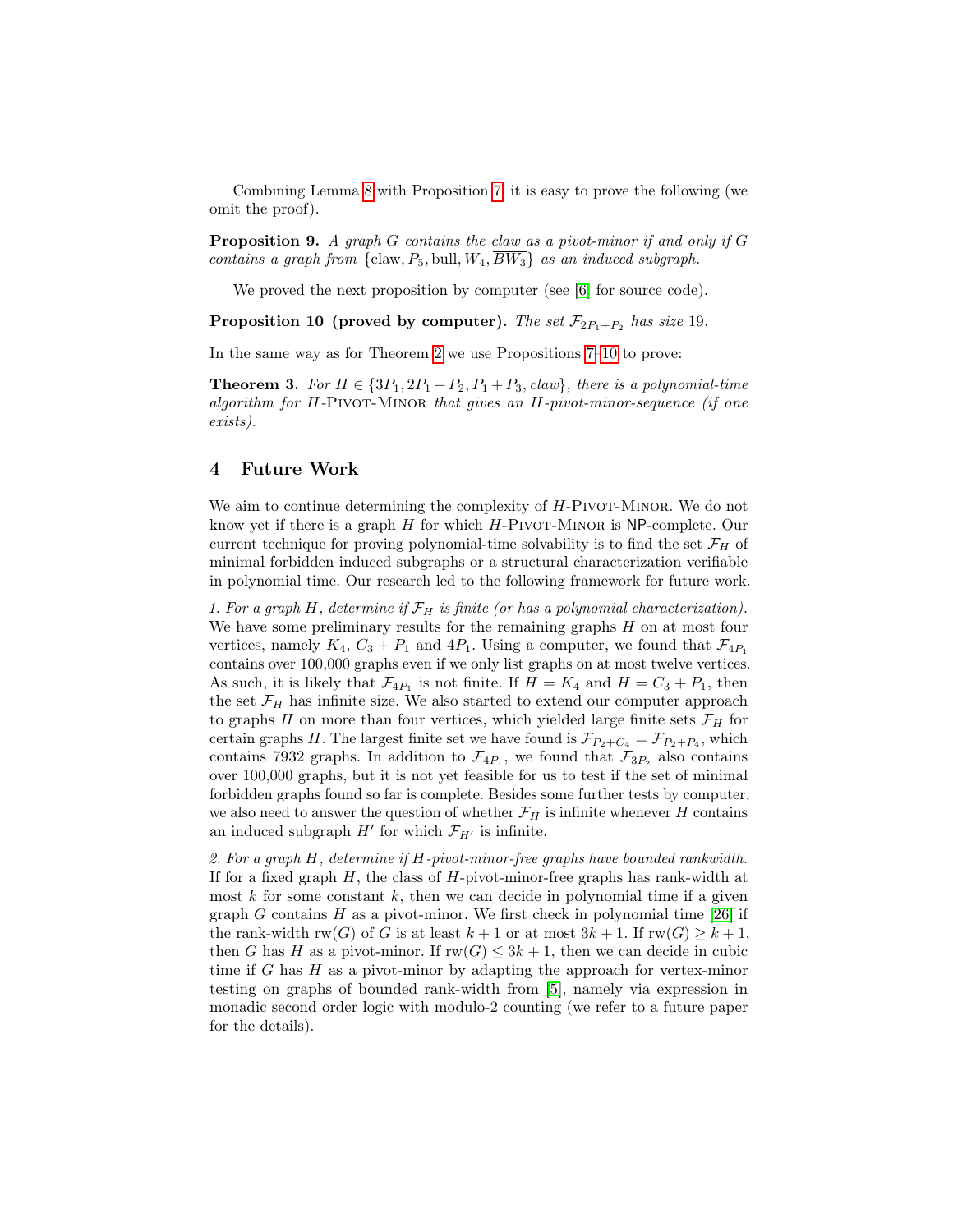3. For a graph H, follow a hybrid approach by combining approaches 1 and 2. In fact, for a graph H, it suffices to determine a sufficiently precise set  $\mathcal{F}' \supseteq \mathcal{F}_H$ , after which we can try to prove boundedness of rank-width of the superclass of  $\mathcal{F}'$ -free graphs using techniques for hereditary graph classes (see e.g. [\[8,](#page-13-20)[14,](#page-13-21)[15\]](#page-13-22)).

#### 4. For a graph H, determine whether the class of H-pivot-minor-free graphs is well-quasi-ordered by the induced subgraph relation.

For every graph H, the set  $\mathcal{F}_H$  is an antichain with respect to the induced subgraph relation. Suppose that the class of  $H$ -pivot-minor-free graphs is a subclass of a hereditary class  $H$  that is defined by a finite collection of forbidden induced subgraphs such that  $\mathcal{H}$  is well-quasi-ordered by the induced subgraph relation. Then all graphs in  $\mathcal{F}_H$  are either one of the finitely-many minimal forbidden induced subgraphs for  $H$ , or belong to  $H$ . Since  $H$  is well-quasi-ordered by the induced subgraph relation and the graphs in  $\mathcal{F}_H$  form an antichain, it follows that  $\mathcal{F}_H$  is finite. For example, since the graph  $W_4$  contains  $3P_1$  as a pivot-minor and the class of  $(3P_1, W_4)$ -free graphs is well-quasi-ordered by the induced subgraph relation [\[7\]](#page-13-23), it follows that  $\mathcal{F}_{3P_1}$  is finite. Thus, even without finding the precise graphs in  $\mathcal{F}_H$ , it may be possible to establish that the class of H-pivot-minor-free graphs is well-quasi-ordered by the induced subgraph relation, and so conclude that the  $H$ -Pivot Minor problem is polynomial-time solvable by finiteness of  $\mathcal{F}_H$ .

We note that approaches 2 and 3 do not yield certifying algorithms, while approach 4 only gives a non-constructive proof that such an algorithm exists. Besides the above, a proof for the Minor Recognition conjecture [\[11\]](#page-13-24) for binary matroids would also yield a technique to obtain complexity results for pivotminors. In particular, if this conjecture is true, then for every graph  $H$  the H-Pivot-Minor problem is polynomial-time solvable for bipartite graphs. This follows from Lemma [1,](#page-5-1) which implies that a connected bipartite graph  $H$  is a pivot-minor of a bipartite graph  $G$  if and only if for binary matroids  $M$  and  $N$ that have  $G$  and  $H$  as fundamental graphs, respectively,  $N$  or the dual of  $N$  is a minor of  $M$  (if  $H$  is not connected, then we try all possible ways of making duals per component of  $H$ ).

Finally, it would be interesting to perform a similar complexity study with respect to vertex-minors, starting by taking both  $G$  and  $H$  as part of the input.

### References

- <span id="page-12-1"></span>1. A. Bouchet. Circle graph obstructions. Journal of Combinatorial Theory, Series B, 60(1):107–144, 1994.
- <span id="page-12-3"></span>2. A. Bouchet and A. Duchamp. Representability of  $\Delta$ -matroids over GF(2). Linear Algebra and its Applications, 146:67–78, 1991.
- <span id="page-12-0"></span>3. A. E. Brouwer and H. J. Veldman. Contractibility and NP-completeness. Journal of Graph Theory, 11(1):71–79, 1987.
- <span id="page-12-2"></span>4. D. G. Corneil, H. Lerchs, and L. Stewart. Complement reducible graphs. Discrete Applied Mathematics, 3(3):163–174, 1981.